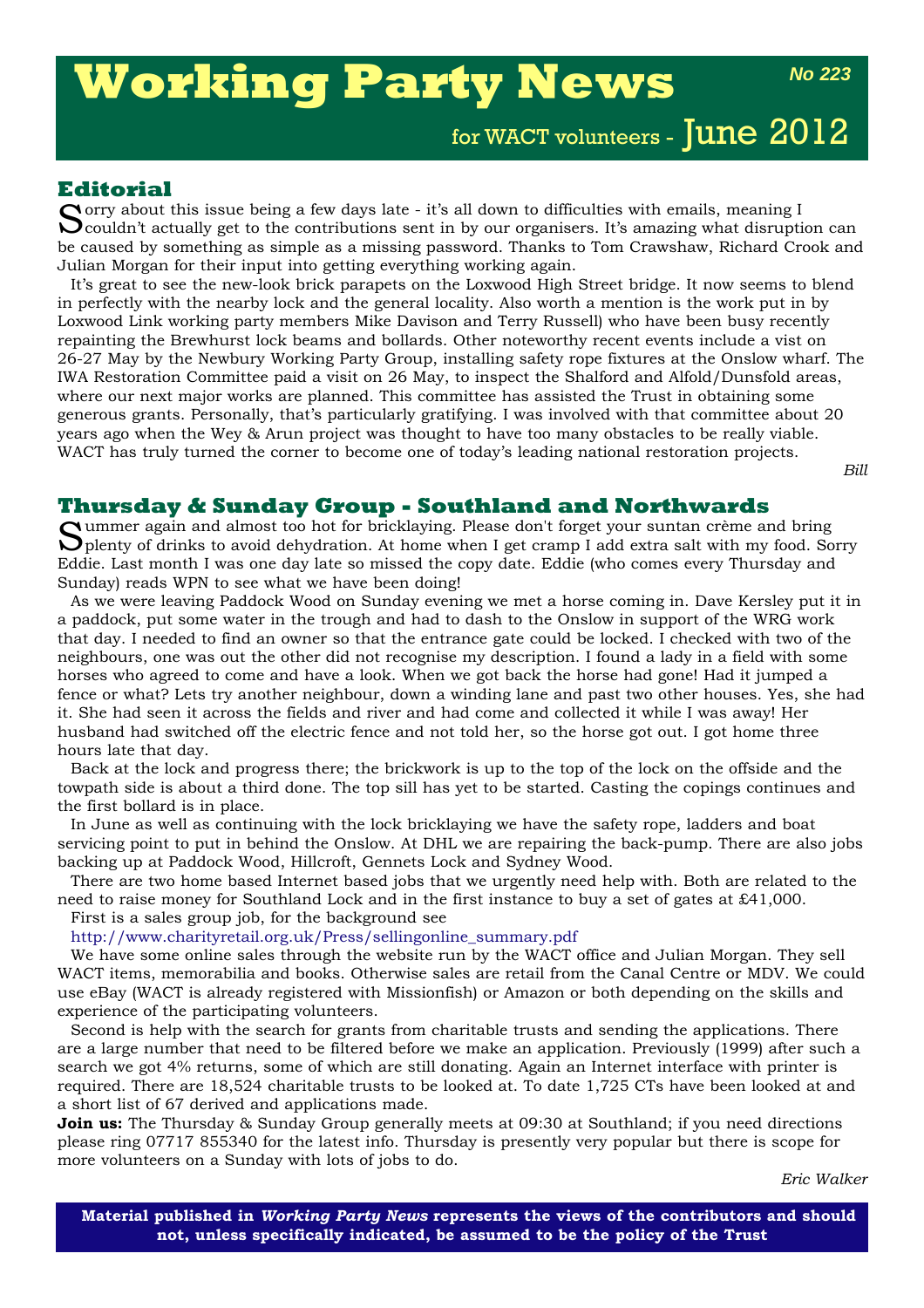## **Hedgelaying group**

D*obri den* as the Czechs say, or Hello there. Since the May issue a small/very small team (sorry Mr Potts) has done another six days down at Harsfold to finish the laying, so as of Tuesday 22 May the laying was finished and staked. Hurrah!

Unfortunately we had run out of usable binders leaving about 40m to bind plus we also need to burn a pile (5 small piles) of trimmings. . Dave Kersey very kindly transported some freshly cut binders to the site on Wednesday 23 May so I could then finish it off. Bob and I were down on Wednesday 30 May binding and cutting the tops of 150 stakes and planting 10 trees, but this means I still have one day of work down there before I can walk away from it knowing that it is totally finished. This will also mean that there will be a good layed hedge between the Flood Lock Bridge and Harsfold Bridge some 700m in length with a decent mix of standards (left as trees) in it.

Both local landowners seem to be very pleased with the results as do all but one of the walkers I have encountered (that is 200 to one on this length, this season).

There were not any birds attempting to nest in any of the unlayed material but some warblers were very interested in the layed part and it was good to hear a nightingale singing from the other side of the meadow in the blackthorn close to the river.

So that is it from the Hogslaying Group at this time, with one last day at Harsfold being Thursday 7 June.

*Keith Nichols; 01403 753882 or 07817 798865*

#### **The Mrs Bucket Group - keeping up appearances on Mondays**

At the end of April, having started the 'growing season' off well by, *inter alia*, clearing the towpath<br>Abetween Three Compasses Bridge and the leased boundary beyond Farnhurst Bridge and between the 90° turn in the canal north of Haybarn Swing Bridge and Lee Farm lock, we continued in May to keep our nine normal sites up-to-date and tidy although, with other pressures on members' time, we have been a bit thinner on the ground than usual. We have also provided help to that one-man working party called Dave Kersley by assisting him with the removal of logs from DHL to the farmer, loading 300 bricks at Southland for the Loxwood Bridge parapet reconstruction and clearing surplus Bentomat sheeting to Tickners Heath.

We meet again on 11 June and 25 June, and hope to include a visit to Malham lock.

*Nick Wood*

#### **Mid Week Working Party**

Lur campaign at Ifold Bridge Lane, just to the north of Southland Lock, continued through to the  $\bm{J}$  middle of May. There really has been quite a transformation there and, if you venture up there you really can see the course of the canal for the trees. That is not to mention (but I will anyway!) the impenetrable curtains of brambles, and considerable quantities of general rubbish and scrap. It is all now ready for a topographical survey.

The area around the arch bridge over the river has also been extensively cleared with a view to its repair or replacement, as a part of the overall scheme in this area.

Moving on, the gang were at Farnhurst Bridge later in the month clearing and felling along the eastern bank and generally tidying up the area. We understand that a work camp will follow, which will tackle the clearance of the build-up of silt across the canal deposited from the nearby surface water outfall.

There followed the now customary navvies' "Workers' Playtime" outing which ran on 23 May with a boat trip down to Drungewick - we were hoping to go up to Devil's Hole but they won't lift the bridge parapet scaffolding even for us! - followed by luncheon at a suitable venue. Colleagues from the Mrs Bucket and

| <b>Working Party Diary</b>                       |                                                         |                                                  |  |  |
|--------------------------------------------------|---------------------------------------------------------|--------------------------------------------------|--|--|
| Usually first & third Mondays of<br>the month    | 'Mrs Bucket' - Keeping Up<br>Appearances                | Details from John Empringham                     |  |  |
| Every Wednesday                                  | Mid-Week Working Party                                  | Check with Ray Pick for confirmation of<br>venue |  |  |
| Every Wednesday<br>Thursday & Sunday as required | Loxwood Link Maintenance                                | Check with Key Baker                             |  |  |
| Every Wednesday                                  | Maintenance sessions at Tickner's<br><b>Heath Depot</b> | Contact John Smith/Ken Bacon                     |  |  |
| <b>Every Thursday</b>                            | <b>Winston Harwood Group</b>                            | Contact Tony Clear for details                   |  |  |
| Thursday and Sunday                              | Eric Walker's Group (construction)                      | <b>Contact Eric Walker for details</b>           |  |  |
| 24 June                                          | Midsummer cruise (to Drungewick)                        | Details and tickets from WACT office             |  |  |
| 5 July                                           | Cream tea cruise 2.30pm                                 | Details from WACT office                         |  |  |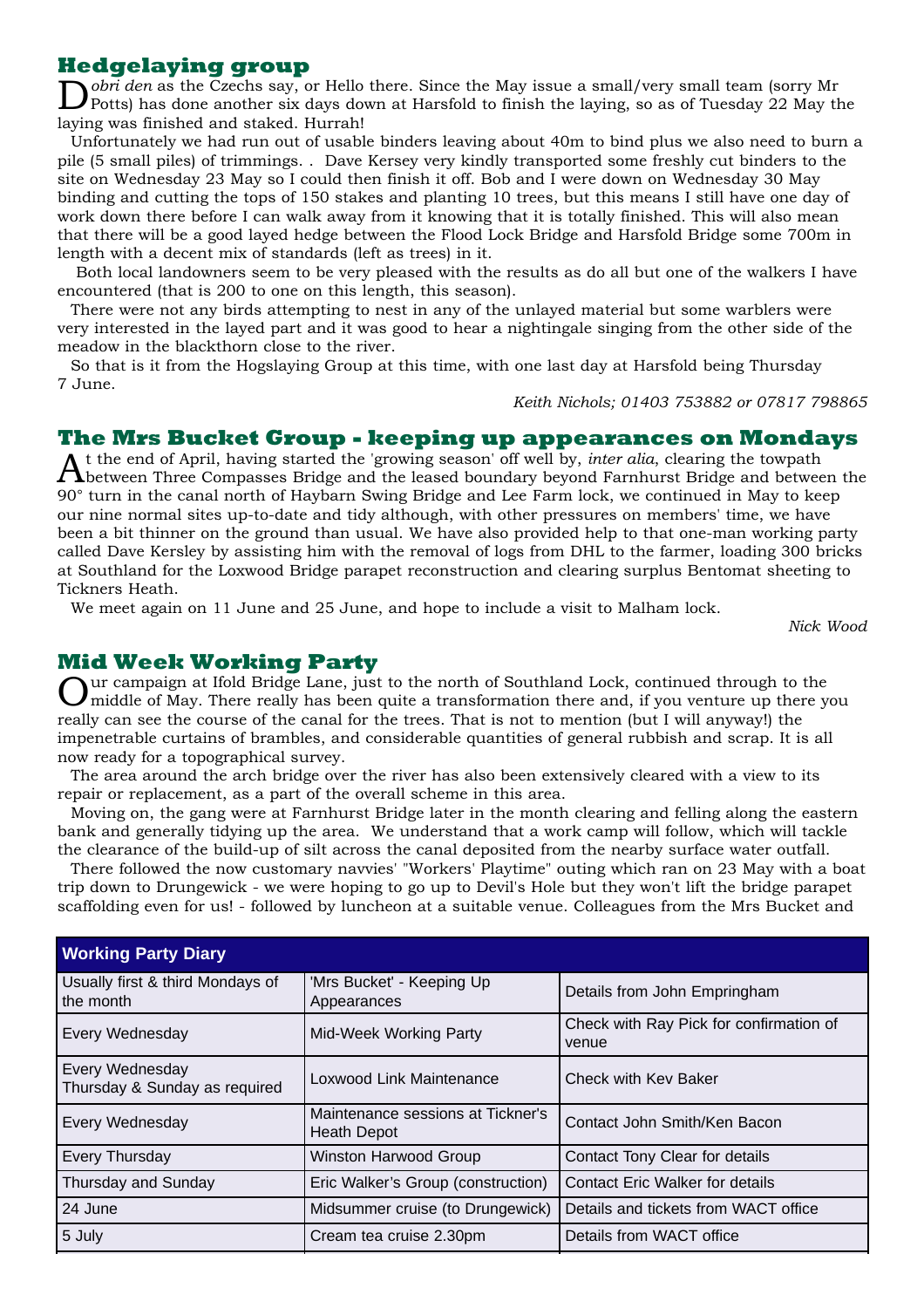

*MWWP at Gun's Mouth*

## **The Winston Harwood Group**

Tickner's Heath groups were also included, and thanks to Geoff Perks for organising things.

Work has now also begun back at Gun's Mouth at Shalford, clearing and chopping the logs and general debris arising from the recent foresters' visit, and also in the process baling out and replacing the decking to the two barges to make them more usable. A good day was had by all on 30 May and we were able to rescue the barges, and form them into a pontoon bridge across the original canal and onto the mainland. There was the customary bonfire of course but the usable logs were brought across by means of a (very) 'human chain'. Now if only we could find a way of generating cash from these logs...

*Peter Lander (for Ray Pick)*

Tice to see our small group efforts at Loxwood with regard to the planting of shrubs around the new Canal Centre. This looks excellent - well-established and attractive, partly thanks to essential watering by other volunteers during the drought. Credit also to Ian Burton (the Trust's conservation officer) for an excellent choice of subjects in the design. He was in effect a temporary group member, with very useful skills in brickwork, morticing posts for the moved fence and buying the turf. The quality of the turf was the best I have ever seen - just like a thick carpet, weed-free, fine and well coloured. I found out when I collected the shrubs that they were from the main nursery site of the firm I used to work for small world! (Good plants)

The giant hogweed spraying over the years is lessening the annual load - less needs spraying on bits we need to make safer. If you know of a quad bike with direct mounted tank, spray motor with umbilicus, hose and trigger lance… I will dream on!

*Tony Clear (for David Junkison)*

## **Loxwood Link**

 ${\bf F}$  successfully cleared a lot of the weed and tree growth on the section, enabling Jonathan Mitchensen and to the weed and tree growth on the section, enabling Jonathan Mitchensen successfully cleared a lot of the weed and tree growth on the section, enabling Jonathan Mitchell, Mike Akers and I to run two public trips to Devil's Hole Lock on Saturday 2 June; both trips being

completed without incident in around 45 minutes. There is a minor issue with the back pump not working correctly and hopefully Colin Durbridge will be along soon to reconfigure the sensors.

Battery usage on *Wiggonholt* is a little high at present on the trip but hopefully that will lessen as we see more boat trips to DHL.

Peter Foulger has kindly cut the grass from Drungewick Lane down to the lock as it has grown prolifically over the last few weeks. Thanks also to Mike and his trusty mower for all the other grass cutting along the Link.

Having run the DHL trips, it is clear that I will need to run a trimming trip along the whole navigable length fairly soon before the overhanging trees get out of hand.



*Kev Baker*

*The new parapets take shape at Loxwood (Richard Crook)*